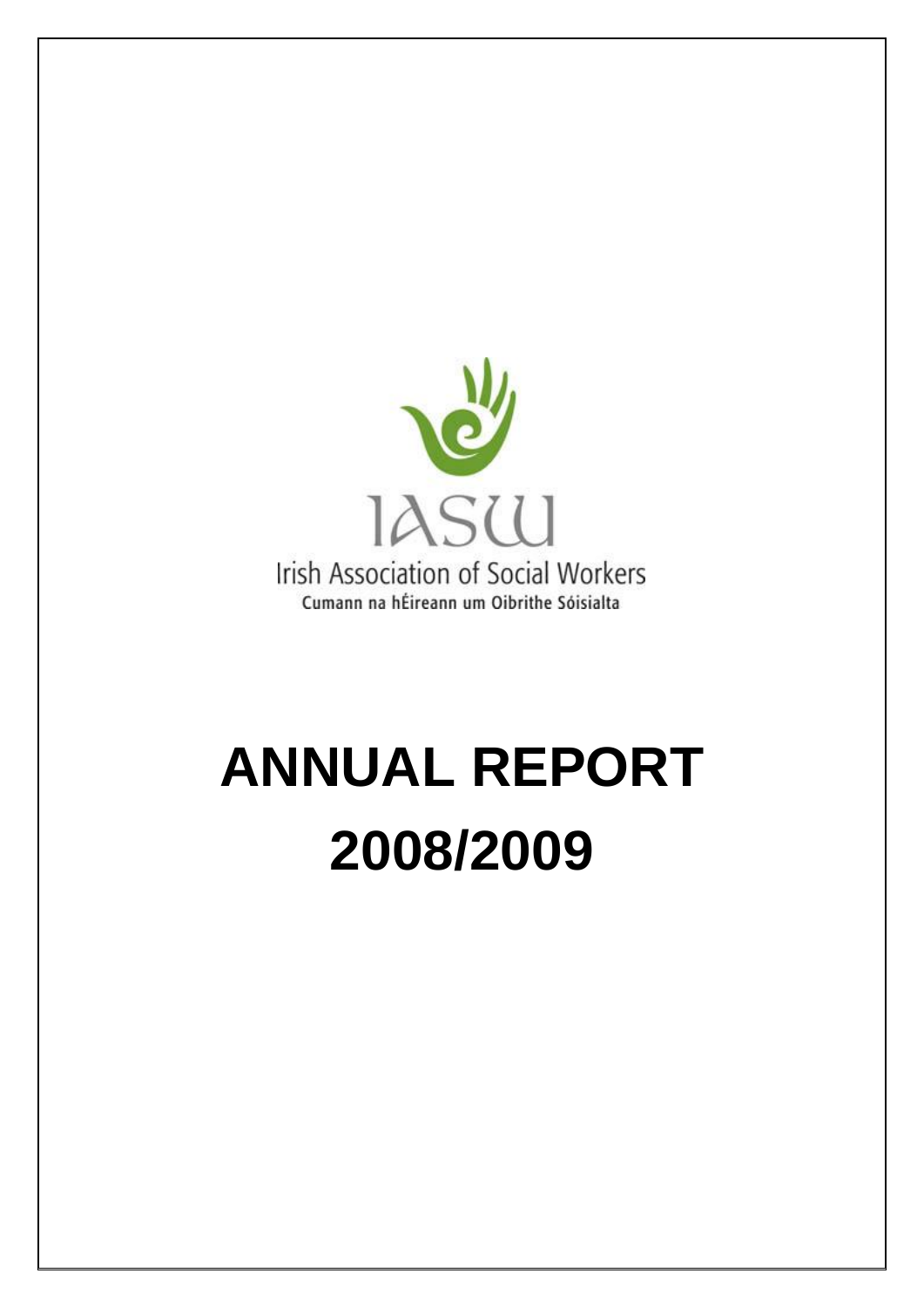| <b>INDEX / REPORTS</b>                                                |                  |
|-----------------------------------------------------------------------|------------------|
| <b>IASW Executive and Council</b>                                     | 3                |
| <b>President's</b>                                                    | 4                |
| <b>Hon Treasurer's</b>                                                | 5                |
| <b>Conference &amp; Seminars</b>                                      | 6                |
| <b>Communications</b>                                                 | 5                |
| <b>Membership</b>                                                     | 5                |
| <b>Special Interest Group on Ageing (SIGA)</b>                        | 6                |
| Social Workers in Child and Adolescent Mental Health Services (CAMHS) | 7                |
| <b>Southern Branch</b>                                                | 8                |
| <b>INFO</b>                                                           | $\boldsymbol{9}$ |
| <b>Office Report</b>                                                  | $\boldsymbol{9}$ |
| <b>Special Interest Group on Disability (SWID)</b>                    | 10               |
| <b>Special Interest Group on Children &amp; Families</b>              | 10               |
| H.S.C.P.C                                                             | 10               |
| <b>Special Interest Group on Mental Health (SWAMH)</b>                | 10               |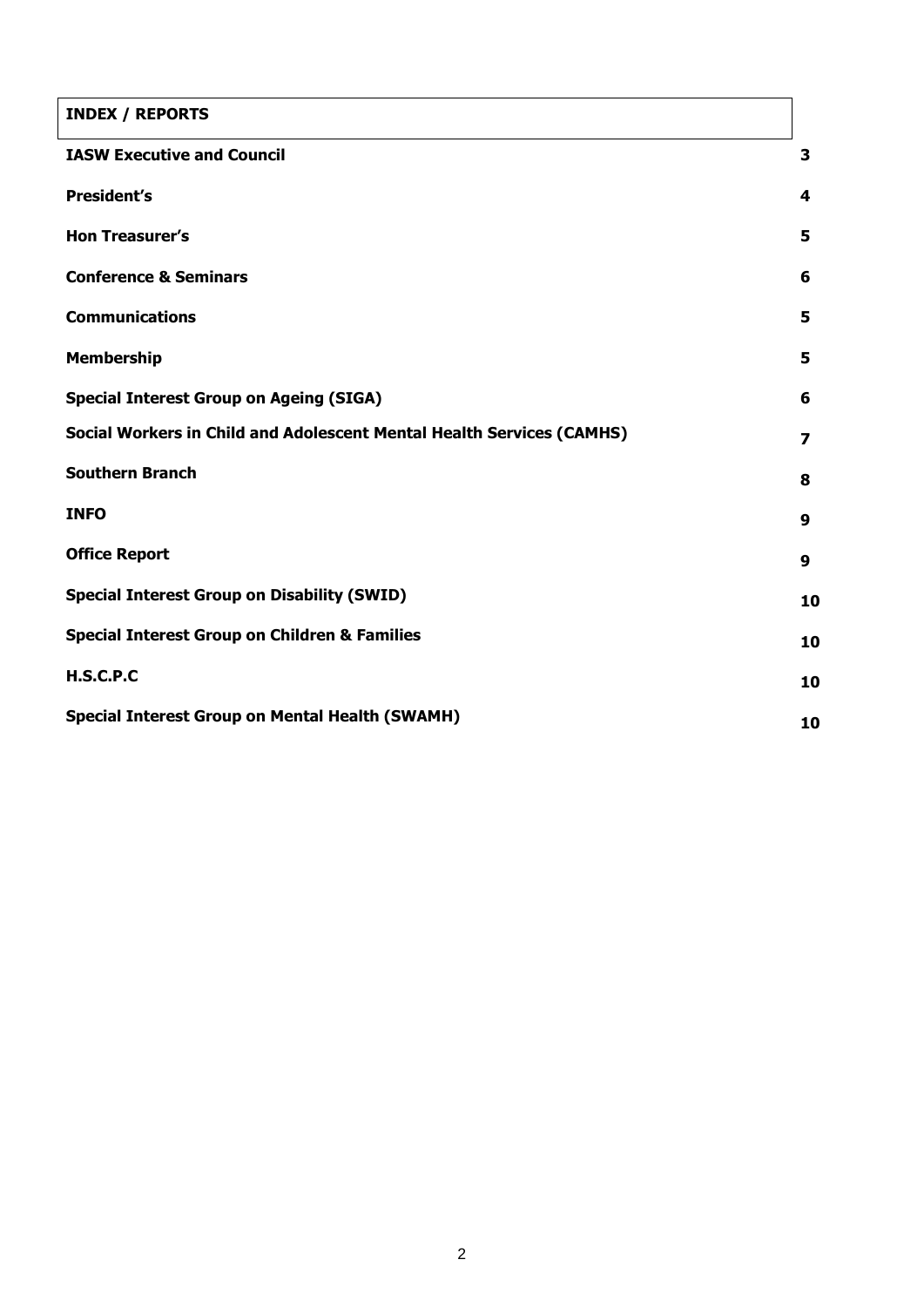## **Council of the Irish Association of Social Workers 2008 - 2009**

## **Executive**

| Position                        | <b>Name</b>           |
|---------------------------------|-----------------------|
| President                       | <b>Ineke Durville</b> |
| Hon. Secretary                  | Vacant                |
| Hon. Treasurer                  | Donal O'Malley        |
| Communications                  | Declan Coogan         |
| C.P.D                           | <b>Frank Browne</b>   |
| Website & I.T                   | Miriam Mooney         |
| <b>Conferences and Seminars</b> | Ita Long              |
| <b>International Affairs</b>    | Vacant                |
| Membership                      | Vacant                |
| Executive Member                | Aoife McGrath         |

# **Special Interest Group Representatives**

| Ageing (SIGA)                             | John Brennan/Annette O'Callaghan |
|-------------------------------------------|----------------------------------|
| Child Care                                | Kirsten Byrne                    |
| Child/Adolescent Psychiatry (SW in CAMHS) | Sinead Freely                    |
| Journal                                   | Monica Egan                      |
| Social Workers in Disability (SWID)       | Emer Ingoldsby                   |
| Medical                                   | Vacant                           |
| Adult Mental Health (SWAMH)               | Frank Browne                     |
| Student                                   | Vacant                           |
| <b>SWIFC</b>                              | Jean Lyons                       |
|                                           |                                  |

# **Regional Representatives**

| Eastern  | Pat Waldron   |
|----------|---------------|
| Southern | Aoife McGrath |

## **Other Representatives**

| Children's Rights Alliance | Vacant                                    |
|----------------------------|-------------------------------------------|
| IFSW Executive             | Monica Egan                               |
| NSWQB representatives      | Monica Egan / Marie Therese<br>Mulholland |
| NWCI                       | Mary Allen                                |
|                            |                                           |

Council of Irish Adoption Agencies Sheila Gallagher/Ann McCormack

Pat Waldron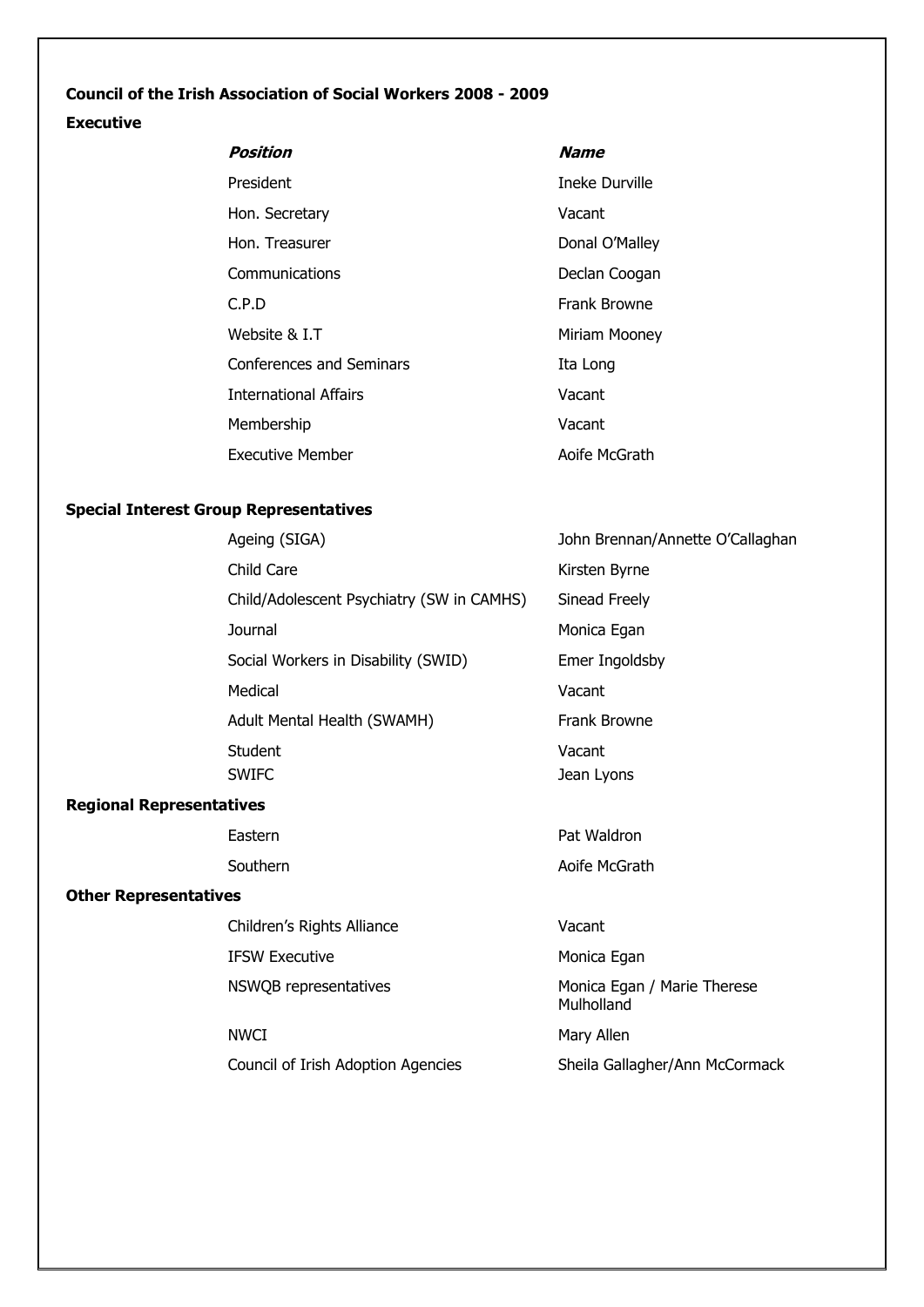#### **President's Report**

The last year has been a very busy year for the IASW. Marie Therese"s time as President had come to an end at the last AGM and I was duly elected as President elect. Marie Therese agreed to remain on for a few months to ensure that I did have a chance to get to know the basic workings of the organisation. I would like to thank Marie Therese for agreeing to stay on to give me the time to orientate myself in the role and for being available during the year for information and advice, which has been very valuable. I took over the role of President in the beginning of July.

As outlined in last year's president's report, there had been major difficulties with the Website and data base and the executive had decided that it was important that the IASW employs a full time Office Manager. Annie Moran, who was the part-time secretary, had decided that she wished to spend more time on her studies and was leaving in early November. Following an extensive interview process with the help of Mary McDevitt, Miriam Mooney and Frances Mooney for IT advice, Danielle McGoldrick started as Office Manager in early November. Danielle has been extremely busy from that time to get our website and database sorted out and we hope that will be finalised in the very near future. Danielle has become a very important part of the IASW and I would like to thank her on behalf of the executive for her help with all the various tasks and her hard work on behalf of the organisation.

The work in the office has been ongoing and we have dealt with a large number of queries from members, non-members and the public. Thanks to Monica Egan, we have produced two issues of the journal. I wish to thank Monica for all her hard work on these journals. Aoife McGrath, as the editor of info, has made sure that info has gone out every two months to keep the members informed and I would like to thank her for her contribution and keeping us on our toes.

Ita Long continued her responsibility for training and she has been very involved with the organisation of today"s conference. In addition to that, she organised a very well received workshop "Inclusive Practice" in conjunction with GLEN and we are hoping to introduce more training workshops during the year. I would like to thank her for her contribution and input with all activities.

We have launched our CPD policy at the conference this year and I wish to thank Frank for all his hard work on getting the policy to this stage. It has meant a lot of attention to detail and I think that the end result has benefited from his commitment.

The special interest groups have been very busy this year; some of them had eventful years as they had to respond to a large volume of new legislation. A number of special interest groups did highlight difficulties that had arisen for their client group and with the help of Declan Coogan these issues were published in the media. The contribution of the special interest groups

has been invaluable to the executive and we would like to thank them for their hard work.

The IASW has continued to have a high profile this year. Thanks to Declan Coogan who has played a very active role as the communication coordinator we have been able to respond very promptly to a number of issues that have arisen during the year and we managed to highlight issues through press releases, letters and articles both from the executive as well as the special interest groups. Declan has build up relationships with a number of journalists that have given us access to the media when necessary.

During the year the executive supported and produced a number of submissions to government departments that were made in relation to proposed legislation by a number of special interest groups; supported a number of submissions to the HSE in relation to proposed strategies; we were invited to attend the Oireachtas subcommittee on Primary Care; we met with the Minister for Children, Minister Andrews and with the HSE to discuss the role of Child welfare within Primary Care.

I would like to thank all the members of the executive: Declan, Gavin, Aoife, Frank, Ita, Frank, Miriam and Donal for their commitment, support and willingness to help out when necessary. Gavin Mulhall and Donal O"Malley were new members of the executive. They have been active members of the executive and I wish to thank them for their contribution. Gavin took on the role of membership secretary and he is in the process of developing a membership strategy, which will be very valuable. Donal agreed to take on the role of treasurer from Miriam and has worked on this with Miriam over the last few months. Miriam is standing down as treasurer and I want to thank her for all her hard work as treasurer over the last few years. Her attention to detail and organised approach in relation to the finances has meant the finances of the association have always been up to date. I am delighted that Miriam has indicated that she is happy to continue her involvement with the executive in a different capacity.

New challenges are ahead in the coming year. The cutback in services will affect us all and there will be additional pressures on social workers due to the loss of posts; registration is due to start early 2010. It is important that we stand together as a profession and it is encouraging that we have increased our membership this year, which will give us a stronger voice. Keep us informed of any concerns in your area of work and we will be happy to highlight issues on behalf of members or any of the special interest groups.

**Ineke Durville (President)**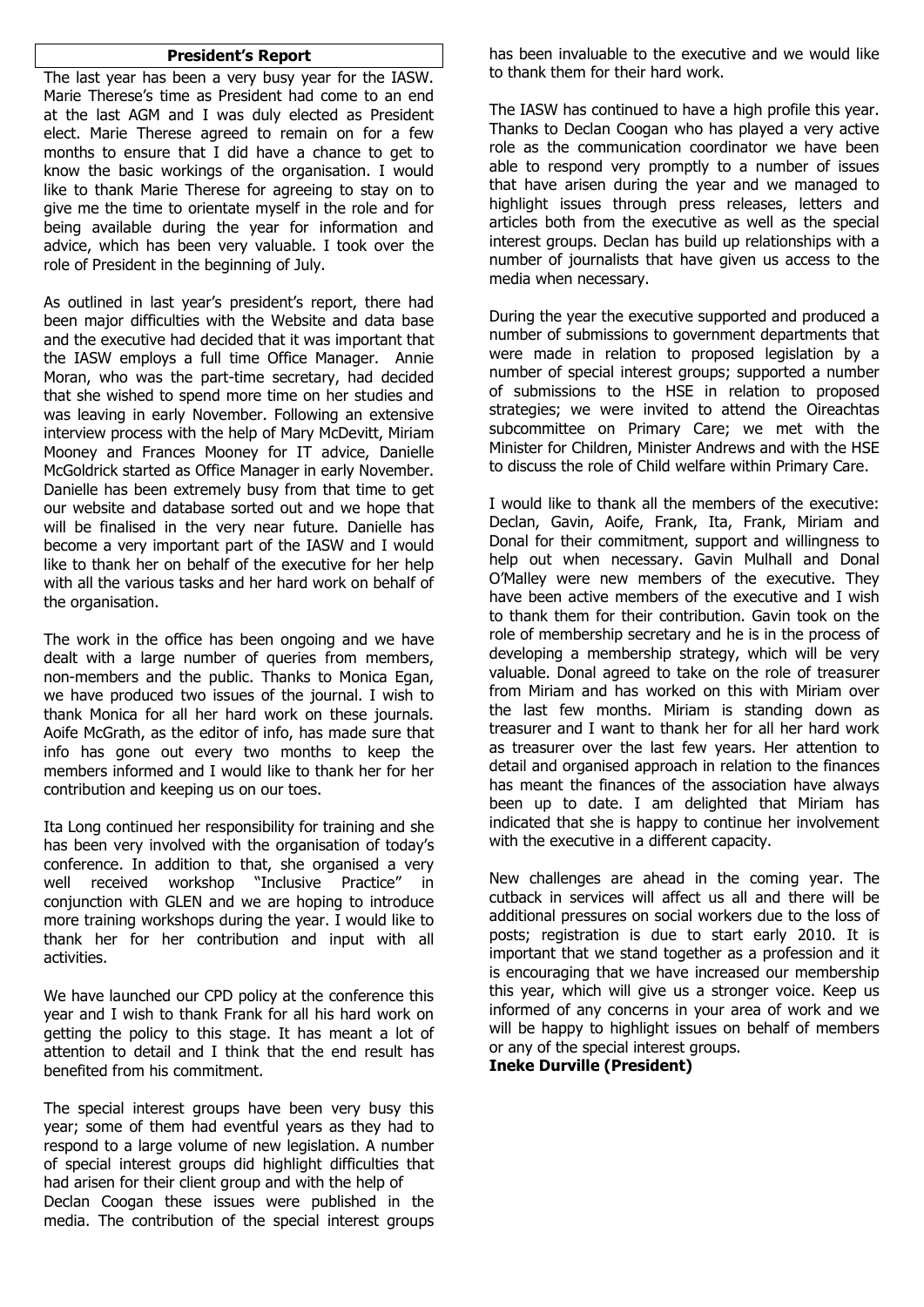## **Hon. Treasurer's Report**

2008 was another year of change & challenge for IASW in relation to financial management. The Association moves into 2009 with somewhat healthier finances. The small increase in membership subscriptions plus reduced expenditure on salaries helped. Interest earned on our fixed deposit account (almost 2000 Euros) was welcome – however this is unlikely to be replicated in 2009 given falling interest rates.

Salary outgoings will increase in 2009 as we now have Danielle McGoldrick as full time Office Manager. However a full time Office Manager should result in less expenditure on agency, sub-contractors & printing -all of which increased in 2008.

Donal O"Malley has become familiar with the Treasurer"s role in recent months and I wish him good luck & fulfillment as he takes it on fully.

I would like to thank current & previous members of Executive & Council for their support & camaraderie over the years. Many thanks also to Orla Cooke, Anne Marie Moran, Belinda Kelly & Danielle McGoldrick. Mary Mc Devitt continues to support the IASW with her wisdom & experience for which I am truly grateful. All in Meade Casey have been supportive & helpful throughout my time as Treasurer.

I hope to continue my connection with IASW especially regarding Web site developments.

**Miriam Mooney (Executive Member)**

## **Conferences & Seminars Report**

The 2008 Conference took place on April 18th last year. The title of the conference was - 'Resolving Ethical Dilemmas: Social Work Practice in Complex Cases'. The main speakers for the conference were Professor Chris Clark, Professor of Social Work Ethics at the University of Edinburgh and Joan Cherry, Director of the North side Inter-Agency Project. Afternoon workshops focused on ethical issues within the following areas of practice: the use of surveillance technology in dementia care; ethical dilemmas working within a Medical Model; dilemmas arising where young people assault parents/carers; dilemmas for social work management supporting social workers in complex cases; and the contribution of the Hague Convention in the resolution of ethical dilemmas in international adoptions.

The Conference was well attended and participants gave very positive feedback on the day.

GLEN (Gay and Lesbian Equality Network) facilitated an excellent half day training on behalf of IASW on February 20th this year. Odhrán Allen, Director of Mental Health Strategy with GLEN was the facilitator. It was very well attended and the feedback on the day was very positive indeed.

As always IASW would welcome it if members, who would be interested in facilitating conferences and seminars, could contact the office at office@iasw.ie

The more members involved the more that can be achieved. The work of the Conference and Seminars Committee can be carried, out in the main, by email. **Ita Long (Conferences and Seminars)** 

#### **Communication's Report**

The core public relations objectives of the Association over the last number of years has included bringing to the attention of the public the concerns of social workers and of the different people with whom we work and the highlighting of the wide variety of tasks in the social work profession. It seems that when our Association informs media outlets about our concerns and identifies stories that may be of interest to the general public (while respecting confidentiality); we may find an open ear. The following press releases from the IASW were well received and were widely covered in the media: in April 2008, the press releases following last year's AGM, in May 2008 the RTE Prime Time Investigates programme on child protection and family support social work in May 2008 and in January 2009 our releases on the Roscommon child sexual abuse and neglect case. At different times over the last twelve months, Ineke Durville spoke on Morning Ireland and Declan Coogan spoke on TV3 News. Ineke Durville and Gavin Mulhall appeared on Questions and Answers on RTE television. A press release and letter were issued in July 2008 by John Brennan and the Special Interest Group on Aging following liaison with the Executive and Declan Coogan; following the same process in February 2009 Frank Browne and Social Workers in Adult Mental Health also issued a press release and a letter to the papers. Both of these separate press releases were covered in the media.

The wider coverage of issues of concern to social workers over the last twelve months demonstrates an effective public relations policy in operation, insofar as press releases from the Association continue to be issued following consultation between concerned members, members of the Executive and the Communications Co-ordinator. I would like to thank especially Ineke Durville, Marie-Therese Mulholland and the members of the Executive over the last twelve months for their support and prompt response to my requests for assistance with media relations and the drafting of press releases.

An enjoyable and valuable opportunity to represent social workers came through an invitation from the NSWBQ to join them again on a stand at the Higher Options Careers Fair in September 2009. Over three days in September, Marie Therese Mulholland, Ita Long and Declan Coogan took turns in meeting with individuals and groups of Leaving Certificate students to talk to them about social work as a diverse and interesting profession. More recently the diversity of social work as a profession is reflected by the publication on the IASW website of documents relating to the role of social workers in child and adolescent mental health.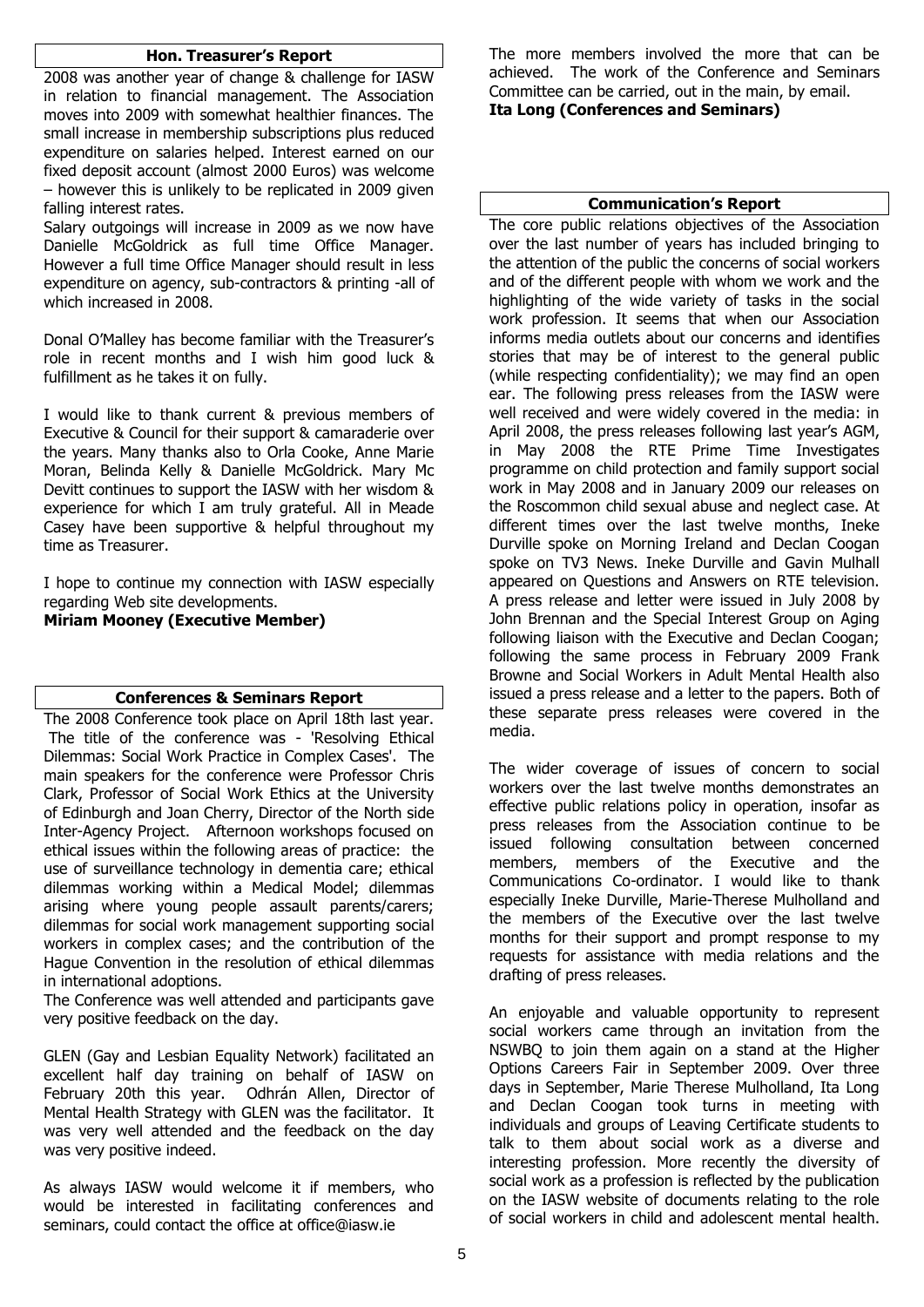The website offers the Association an easy and efficient means of communicating with members and with interested parties outside the Association. I would like to thank Annie Moran and more recently Danielle McGoldrick for their prompt publication on the website of press releases. Over the last twelve months different journalists and reports have made direct contact following a visit to the website and reading through the most recent press releases.

All of us who accept active roles within the Association carry out such work in addition to our social work employment in different services. This means that we cannot as an Association monitor every single media outlet to note whenever the Association is referenced; we really appreciate it when members contact the office by email especially to record any mention of the Association and members' views on such coverage. When speaking with the media in relation to any social work matters outside the field of our own experiences, representatives of the Association rely heavily on the contributions of members regarding concerns and stories that need to be brought to the attention of the public. I would like to thank those members who have contributed to bringing our Association more into the spotlight in a positive manner and look forward to the on-going proactive involvement of members who contact the office to assist us in articulating a view of the Association in the public arena.

**Declan Coogan (Communications Officer)**

#### **Membership Report**

This year as membership officer has consisted mainly of becoming familiar with the existing membership procedures, with Ita Long providing a comprehensive induction and lengthy handover period. At present we have approximately 713 members, an increase from 2008, representing approximately one third of all Social Workers in Ireland.

Previous membership officers have had to devote significant amounts of time on office administration tasks, such as scheduling Real Ex payments and updating the database  $-$  this was due largely to the limited administrative support available. The recruitment of Danielle on a full-time basis has dramatically improved membership administration. Another significant improvement in administration is the use of a new database, which will be completed by May 2009, and will allow greater command of member information. Membership Forms were reviewed in the past year to provide more consistency between the Application and Renewal Forms.

Some changes have also been made to the Welcome Pack for new members, to include a copy of the IASW constitution and SIG contact details to encourage participation. Similarly, once the office database is up to date, it will be possible to search the database by the members" areas of work/specialisation with a view to targeting people to become involved in their relevant SIG.

# **Gavin Mulhall (Membership Officer)**

**Special Interest Group on Ageing (SIGA)**

Chairperson: John Brennan, Secretary: Kristen Murphy

**SIGA AGM 2008;** John Brennan remained on as honorary Chairperson. Kristen Murphy was elected honorary Secretary.

**Meetings;** The Special Interest Group met monthly over the past year in the Royal Hospital Donnybrook. The meetings have been well attended and generally lively affairs. We have welcomed social workers employed in an ever-widening circle of agencies and hope that this trend continues.

**Representation;** Anette O"Callaghan is the SIGA representative on the IASW Council.

**Issues of concern addressed by members of the SIGA during the year;** Most, if not all of the issues raised in last year"s report continued to spring up as agenda items during the year - community social work posts; shortage of long-stay beds; social work and elder abuse, community services for older people; the effects of the severe and continuing reduction in many services; the inconsistencies and inequities within the health and social care systems.

The government's 'Fair Deal' proposals were published as the Nursing Home Support Scheme Bill 2008. Social work was omitted (unintentionally we hear!) as a named profession in the assessment process. The SIGA wrote to all Dáil health spokespersons and the Minister for Health and Children to request an amendment to the Bill to include social work as part of the assessment process. We received a number of thoughtful and detailed replies, including one from the Minister that gave us some comfort. In the meantime, the residential care funding system continues to be inconsistent and inequitable. In tandem with this issue, there was much debate amongst social workers and other professionals about the HSE"s "standardised assessment tool" (called CSAR). This tool is to be used for applications for funding/admission to residential care.

The Health Information and Quality Authority's (HIQA) National Quality Standards for Residential Care Settings for Older People in Ireland were finally approved by government who published the final version on the 17th February 2009. In our annual report last year, we noted that it was hoped to have the inspection process in place by 2009. This may now happen by 2010.

The HSE continued their cutbacks in home care grants, home help and other community based services for older persons. These cutbacks are now widespread and they are having a serious negative effect on older persons and their carers. The SIGA continued to highlight this issue in print and on radio. A joint press release with Age Action in late 2008 received extensive coverage in the print media and some coverage on radio. Recently, the SIGA made a submission to the National Economic and Social Forum's (NESF) Project on Implementation of the Home Care Support Scheme.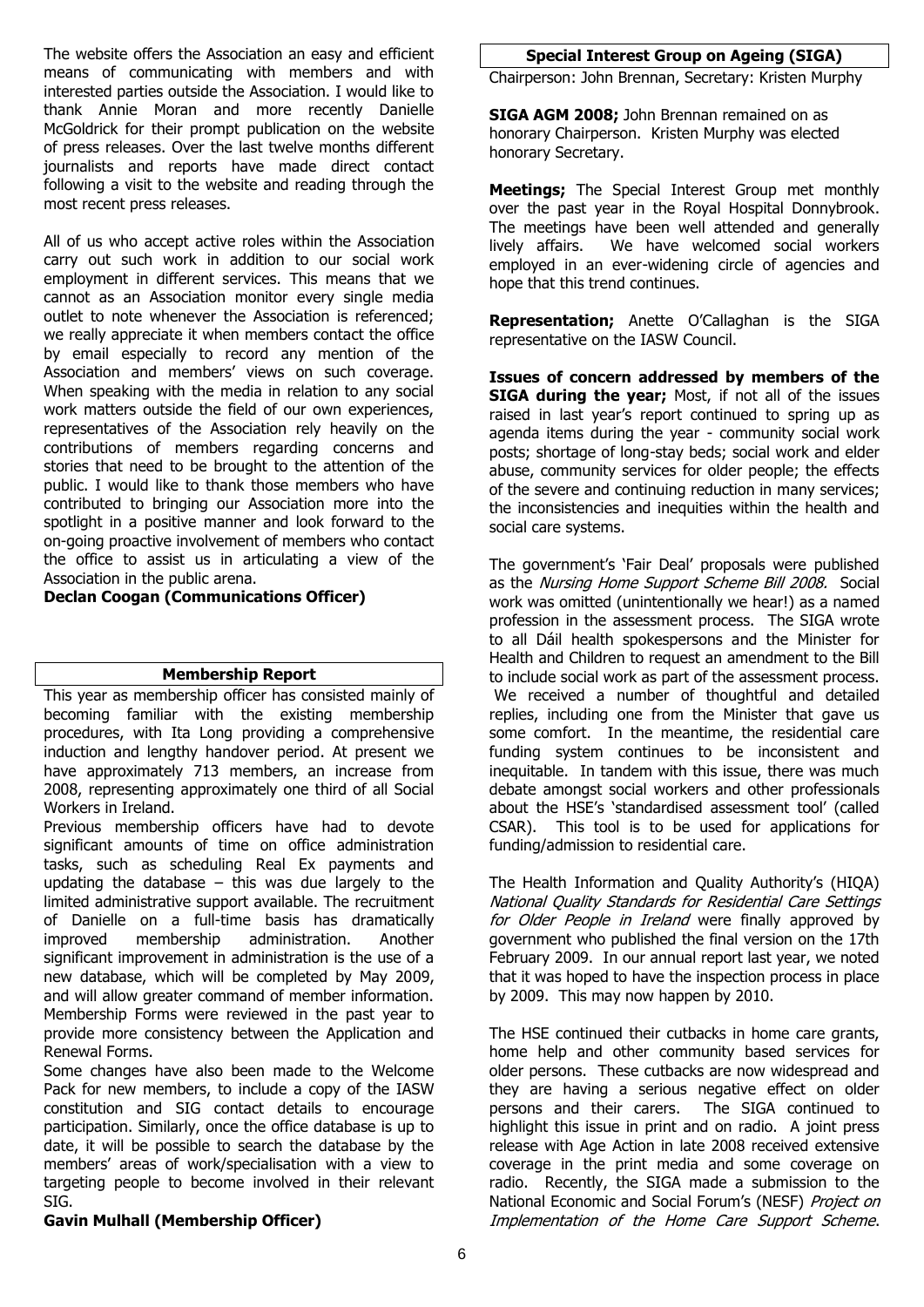This review project offered SIGA an opportunity to highlight the increasing anomalies in the scheme. As part of the process, the NESF made a presentation to the SIGA on the progress of the review. This gave an opportunity for a good discussion and information sharing.

A ssubmission was made on *Social Work in Primary Care* to the Oireachteas Committee on Health and Children"s Subcommittee on Primary Medical Care.

A submission was made to COSC, the National Office for the Prevention of Domestic, Sexual and Gender-Based Violence, on The Development of a National Strategy.

Advocacy became a topic this year because of the HSE"s proposal to set up a National Advocacy Programme in residential care units. This programme involves the employment of volunteers as part-time independent advocates in these units. Members of SIGA with direct exeperience of this proposal raised concerns about the role of social worker as an advocate for the user of services and the interface between social work and independent advocate. Concern was also raised about the nature of many complex cases that come social work"s way and the ability of voluntary part-time workers to engage appropriately.

The SIGA made a written response to the review of the Protecting Our Future policy document which now forms the basis for government policy. We also met the Consultants undertaking the review and had a useful discussion with them. The SIGA is particularly concerned that proper social work stuctures be put in place to provide leadership and coherence in responding to elder abuse in Ireland.

The SIGA had discussions with the Law Reform Commission and subsequently made a submission to the Minister for Justice, Equality and Law Reform on the Draft Scheme of Mental Capacity Bill 2008.

Colleagues in the WISE group worked with the SIGA on many of the issues we engaged with during the year.

"On behalf of the IASW, the SIGA joined with Age Action and the Irish Gerontological Society in writing a letter to protest at the withdrawal of medical cards from the over 70s"

**IASW Website;** In the coming year, we hope to have copies of submissions, statements, etc., posted on th IASW website.

**Engagement with Students;** During the year a number of social work students from TCD gave presentations on their research work for their masters' programmes. We hope to foster this development in the coming year.

**Projects;** The sub-group on 'assessment' piloted a draft assessment document during the year. This was generally well received and it will be brought to Council in 2009.

**Links with other Agencies;** During the year, Emer Begley, Research Officer in Age Action, Dermot Kirwan from Friends of the Elderly and Ann Stokes, Research and Policy Officer, Care Alliance Ireland attended meetings of the SIGA.

**Community based social work services;**Community social work posts were established in more health board areas during the year. However, as with many other services, the process appeared to be ad-hoc and the SIGA is concerned that structures, such as line management, are established to ensure the appropriate development of the service.

**Finally;** Many thanks to the Royal Hospital Donnybrook for once again facilitating our meetings and to Carmel, Social Work Secretary in the hospital for her continued administrative support. Also, we would like to thank Eamon Timmons and Emer Begley from Age Action Ireland for their support and participation in joint work during the year. SIGA would also like to thank Ineke Durville, IASW President-Elect, for her support during the year.

**John Brennan (SIGA)**

## **Social Workers in Child and Adolescent Mental Health Services (CAMHS)**

Chairperson: Sinéad Freeley, Secretary: Mary Mc Namara. Committee: Sheila Mc Kenna, David Hughes, Lazarus Gildolf. Public Relations Officer: Declan Coogan SIG CAMHS AGM Feb "09: New committee members: Eleanor Kelly (Galway CAMHS)

**Meetings;** Since the last AGM of the IASW, our special interest group in CAMHS has had three regular meetings of the national group,  $19<sup>th</sup>$  May '08 in Sligo,  $10<sup>th</sup>$  Nov '08 & 9<sup>th</sup> Feb '09 in Lucena Rathgar. We would like to thank Jackie Leonard and Bernadine Hanratty (Sligo CAMHS) and Mary Mc Namara (Lucena Rathgar CAMHS) for hosting our meetings and facilitating the clinical practice workshops in May "08 & Nov "08. Some members of the committee met on  $1<sup>st</sup>$  September '08 subsequent to the HSE's recruitment drive, general interviews for basic grade Social Workers.

- $\bullet$  18<sup>th</sup> April 2008, IASW AGM & Conference. Motions were proposed by SW"s in CAMHS. See IASW Annual Report 2007/2008. 2009 motions to be proposed at the IASW AGM on Fri 24/04/09.
- Committee meeting 1/09/08, attended by Sinéad Freeley, David Hughes & Declan Coogan. Sheila Mc Kenna by telephone. Items discussed at this meeting: implications of the project plan agreement (ppa). HSE recruitment plan Declan & Sheila brought this to the attention of IMPACT), guidance document issues (re. section 25 of the MH Act) & improving performance of existing teams document (David Hughes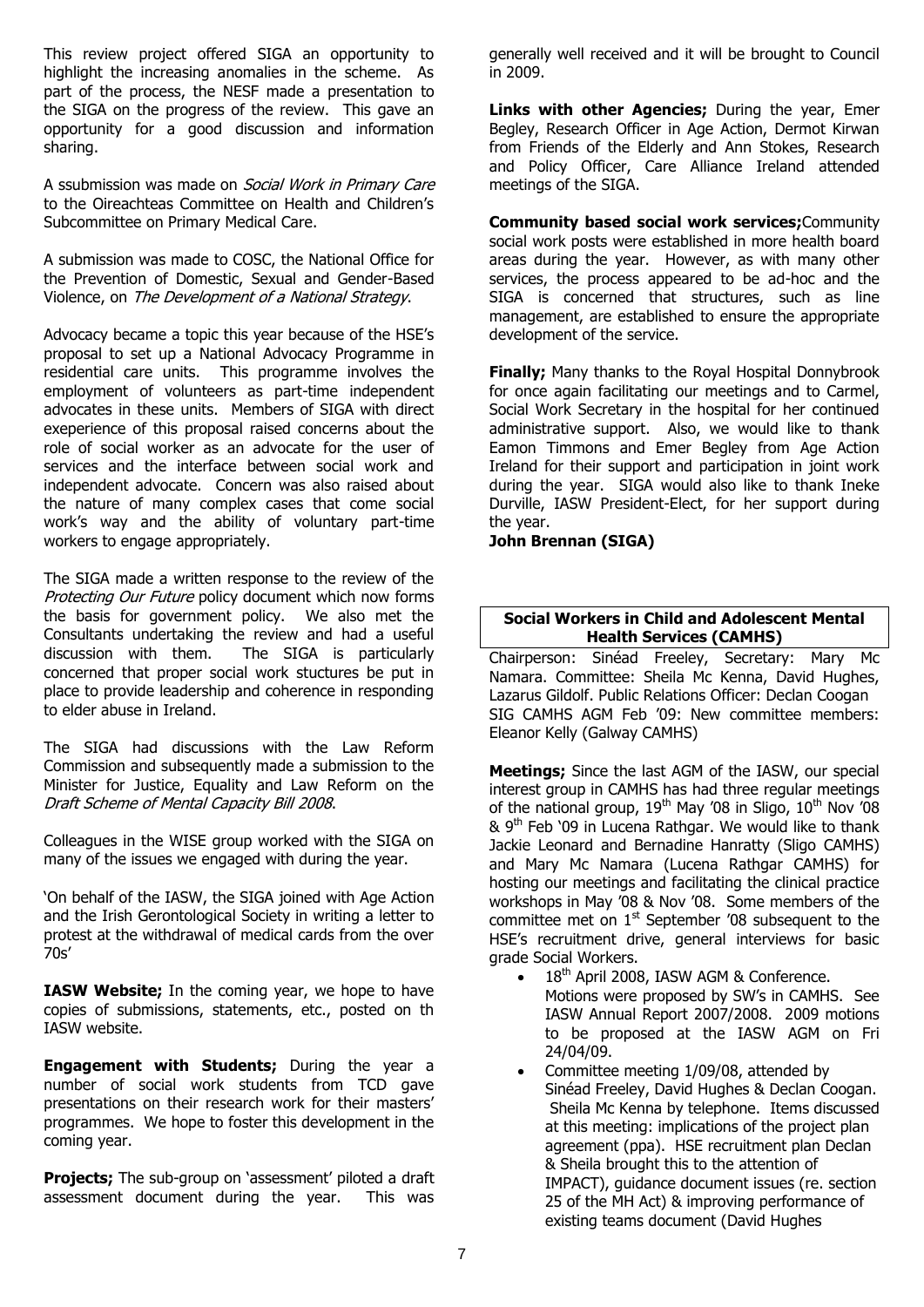received a copy of this document which he circulated to the committee).

- At the November national meeting, Sarah Houston (SW in Lucena CAMHS) presented on "Internalised Other Interviewing with families in conflict'. Sarah's presentation gave an interesting insight into the specialized areas of work SW"s in CAMHS have to offer.
- Declan and Social Workers in Mater CAMHS produced an excellent document named: The Role of Social Worker"s in CAMHS. Declan presented a draft form of this document at our national sig meeting on  $9<sup>th</sup>$  Feb '09. This document will become available on the website as soon as the final version has been agreed upon by members.
- Victoria Somers, Principal Social Worker in Adult Mental Health and member of the Mental Health Commission gave a very interesting presentation at our national meeting on  $9<sup>th</sup>$  Feb  $'09$ . The title of this presentation: The impact of parental schizophrenia on children. Vicki is the author of this piece of research and it holds a place in the British Journal of Social Work 2007, number 37.

**Meetings with IMPACT;** Sheila has committed a lot of time attending meetings with Impact and feeding back the content of these meetings to the national group meetings.

**Submission to the Mental Health Commission;** The concerns we raised included the following: There is often no access to inpatient beds for children and young people. In some cases children and young people are held in units/wards treating adult patients. The Mental Health Commission"s figures for 2006 demonstrate that in that year 64 16 year olds and 133 18 year olds were admitted to adult mental health units. This is completely inappropriate for children and young people and can have a negative effect on their treatment and progression.

While we welcome the human rights provisions in the Mental Health Act 2001 for adults, the 2001 Act is seriously deficient in human rights protections for children and young people. In fact it could be argued the Act and its operation illegally discriminates on the basis of age. The involuntary admission of an adult requires the agreement of two medical practitioners and once admitted an adult has access to review/appeal procedures. These represent effective human rights safeguards for adults. However children and young people do not have access to such safeguards.

We would expect that a child/ young person who specifically requires to be seen by a psychiatrist is assessed by a psychiatrist who is specifically a Child and Adolescent Psychiatrist  $-$  it appears that this in not always the case. This is not acceptable to social workers in CAMHS.

We suggest that the Mental Health Commission develop guidelines in relation to the role of the different professionals of the multi-disciplinary CAMHS and in-

patient teams in consultation with different disciplines, including social workers in child and adolescent mental health.

We propose that the Mental Health Commission develop procedures for the operation of approved in patient centres for children and young people. Useful reference could be made, for example, to the regulations governing the operation of children"s residential care centres.

We suggest that the Mental Health Act 2001 and the regulations and guidelines based on that Act incorporate the principles of the Child Care Act 1991 whereby insofar as is practicable, the wishes and opinions of a child/ young person should be given due consideration.

**HSE National Audit;** In November 2008 the CAMHS services within the HSE carried out a national audit.

**New Interim Inpatient Unit, Cork;** Up until recently, there was no Principal Social Worker on interview panel that was interviewing candidates for the position of PSW at the unit. The panel consisted of a director of nursing, child care manager, and an admin. person – none of which had experience of working in CAMHS.

**Committee and Priorities for 2009;** I would like to thank the Committee members, especially Declan Coogan, Sheila McKenna, Mary McNamara & David Hughes for all their commitment, time and very hard work.

I would also like to thank the social workers who attended our national meetings. I would like to thank Declan for representing our group in his role as PRO. The priorities of the CAMHS committee for the coming year are very similar to the past years, the main focus continuing involvement with the IMPACT.

Please feel free to contact any member of the committee at anytime re. any queries or info about our role as SW"s in CAMHS.

I would like to thank everyone on the committee for all their hard work this past year.

The next meeting for SW in CAMHS  $11<sup>th</sup>$  May 2009, Galway CAMHS are hosting. Time: 11am – 3.30pm. Venue: Galway CAMHS St. Anne's Taylor Hill, Galway city.

**Sinéad Freeley (Chairperson, CAMHS)**

## **Southern Branch Report**

2008/2009 was another successful dynamic year for the Southern Branch IASW. The Southern Branch established a formal link with the Social Work Development Unit in UCC and invited Debby Lynch, A/ Director of the Applied Social Studies Course in UCC as a committee member. Also Steven Peet joined the committee as student representative. This link with UCC has strengthened the voice of the IASW Southern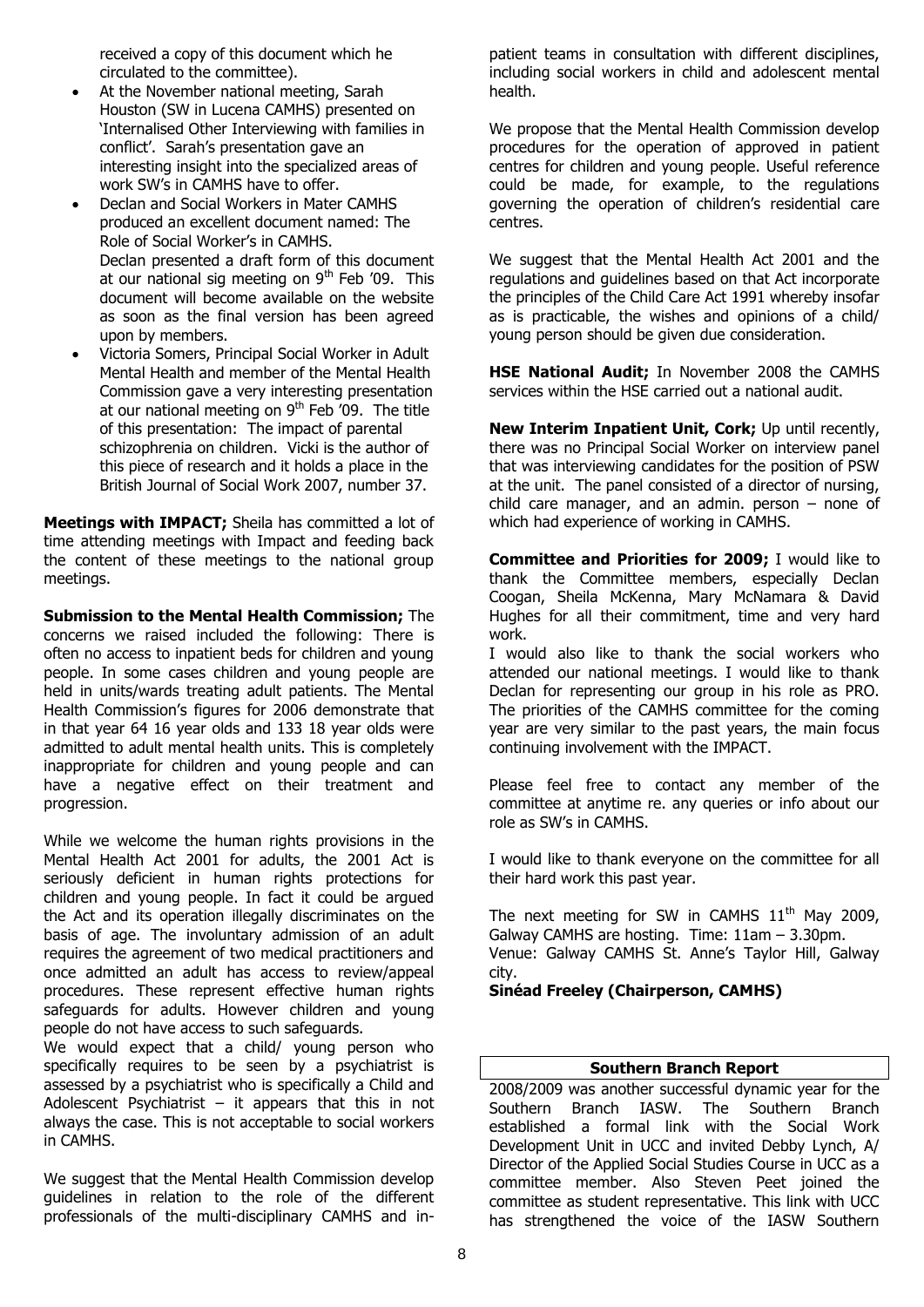Branch and has allowed us to keep up to date with research and new theoretical approaches to social work practice.

Committee members also undertook regular presentations on the role of IASW to Applied Social Studies Students in UCC. These presentations harnessed increased student interest in the IASW.

Our free bi-monthly CPD seminars continued in the 2008/2009 period. Among these were a seminar from Eleanor Bantry White on Evidence Based Practice and a seminar from Phil Mortell on Working with Aggression. Our CPD seminars continue to draw on interesting and progressive areas of both academia and practice.

Once again the IASW Southern Branch have formed part of the core organising committee for the 2009 Biennial National Child Protection and Welfare Conference with two of our committee, Rachel McCormack and Terry Bradshaw acting as active members of the group core. The conference is titled "Keeping Children Safe: Critical Times, Critical Issues'. The 2007 conference was a huge success and gained significant positive media attention for social work. It is envisaged that this conference will be as successful with speakers such as The Hon Mrs. Catherine McGuinness, Fergus Finlay and Harry Ferguson.

Aoife McGrath completed a draft policy document on the role of social work which deciphers the duties and best practice in generic Social Work. It is hoped that the document will be reviewed and adopted by the IASW.

Committee members Orla Jennings and Steve Peet are also currently undertaking to complete a draft policy document on Social Work Supervision. This document will be based on best practice and quantitative research. The aim of the policy will be to provide standards in supervision practice and promote best practice in supervision. It is hoped that this document will be completed by July 2009.

Our AGM was held in March 2009. Kenneth Burns, lecturer Applied Social Studies, UCC gave a thought provoking presentation titled; "A 'proving ground' for newly qualified social workers? Child protection and welfare social workers' perceptions of career pathways in social work and implications for their retention". This presentation led to a stimulating conversation on staff retention in child protection and welfare social work. A new committee was formed with new members joining the committee. We hope that in 2009/2010 the committee will move forward with a new dynamism and continue to provide a voice for social workers in the Southern Area. The Committee will further attempt to provide solutions to local issues, to liaise with National networks and to provide a unified approach, in which we hold firm to the belief that *coming together is a* beginning, keeping together is progress, working together is success' (Henry Ford).

# **Orla Jennings (Southern Branch)**

"INFO" is an information newsletter that is published every two months. 'INFO' is freely distributed to all IASW members. INFO contains updated information on the work of the IASW executive and council, on Special Interest Group activities, on local, national and international social work events both past, present and future, on public issues relating to social work and media profiles.

As editor of the INFO newsletter the role has been all encompassing and has opened my eyes to the degree of positive social work action that has taken place in the previous term of office 2008- 2009.

In this task as Editor I have been inspired and driven by the ideal that "behind the need to communicate is the need to share, and behind the need to share is the need to gain understanding- Leo Rosten. With this belief I have aimed to share knowledge and hope and provide a sense of unity for Irish social workers in these economically challenging times. I would urge that all IASW members take the time to read "INFO"; in order to become more informed, to gain and awareness of what is happening in social work in their professional communities, and to consider becoming more proactively involved in supporting the activities of Irish social works professional body, the IASW.

**Aoife McGrath (INFO Editor)**

# **IASW Office Report**

There have been many changes in the office since the AGM in 2008, Annie Moran left the part-time post to continue her studies, and I started as the full-time Office Manager in November 2008.

The past few months have been extremely busy for me, in terms of upgrading our general administration and financial procedures, setting up office systems, updating our database which contains information for over 700 of our members, taking registration fees for 2009, assisting with the 2008 accounts, updating publications, and planning for the 2009 Conference and AGM.

I have also recently secured an intern, Estelle Doyer who will work in the office with me for 11 weeks, starting on May  $11<sup>th</sup>$ . During this time I hope to work on the general filing and archiving systems in the office.

I'd like to take this opportunity to particularly thank Ineke, Ita & Miriam, they have been a huge help to me in the last few months, and I have benefited greatly from their advice, guidance and most of all patience.

Please remember that the office hours are now Monday to Friday 08.30am – 16.30pm. Thanks! **Danielle McGoldrick (Office Manager)**

# **INFO**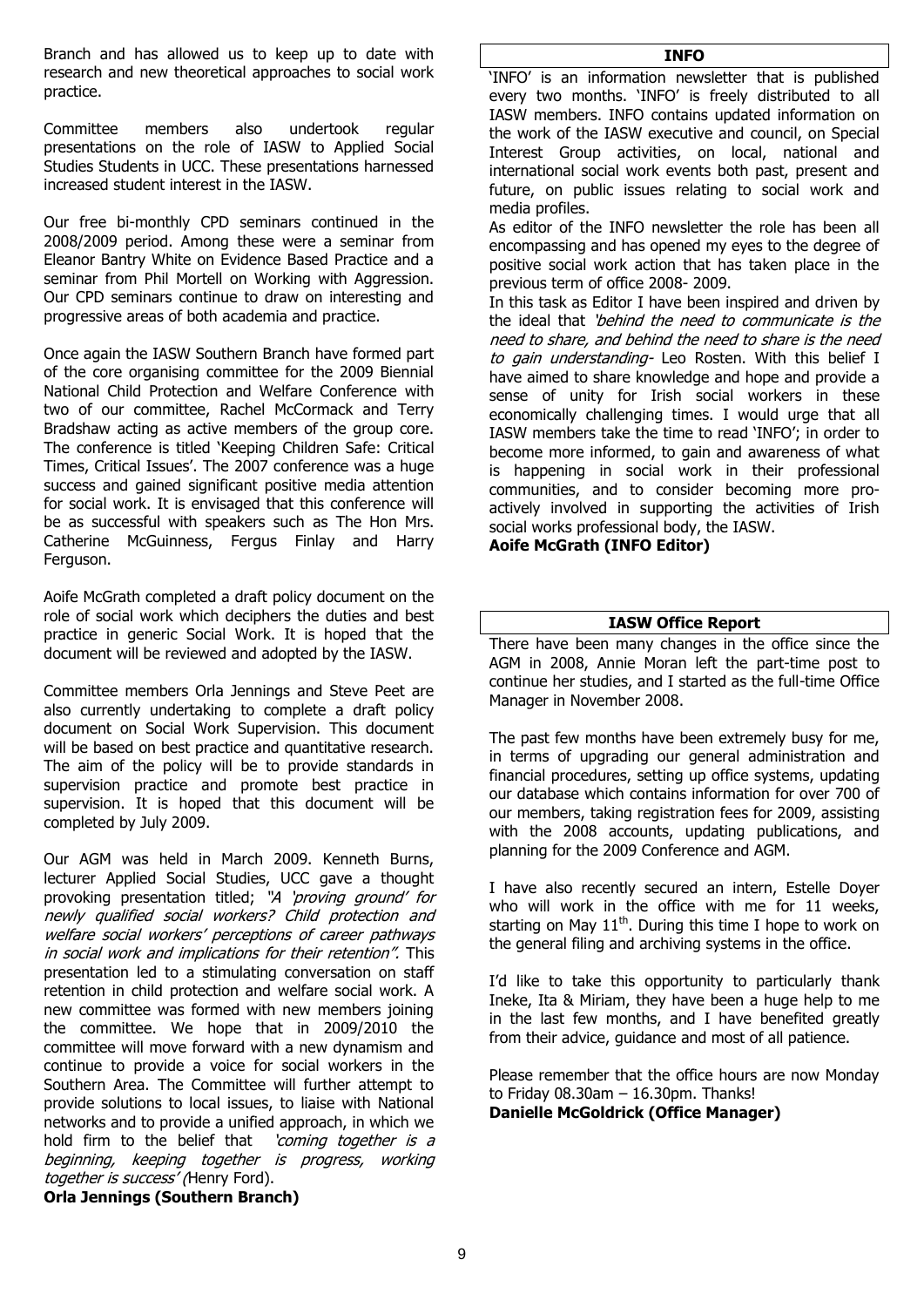# **SOCIAL WORK IN DISABILITY (SWID)**

SWID AGM and Conference was held in October 2008 at the Annebrook House Hotel in Mullingar.

The [powerful theme of the conference was "Living Your Choice" - looking at ways men and women with disabilities can make it happen. Presentations were given on the Assessment of Need Process, Deinstitutionalisation, the Provision and Maintenance of Individualised Supports, promoting independence. Two people spoke powerfully about their experiences.

At the AGM Sylvia Watson took over the position of Chairperson from Theresa McDonagh.

In February 2009 SWID held a well attended seminar on the "Social Worker"s Role in the Assessment of Need Process'. It was unanimously agreed by the social workers present that they would request IASW to present a Motion at their AGM.

The 2009 AGM and conference will be on the 15 and 16 October 2009 in the Annebrook House Hotel in Mullingar.

The SWID national committee is working well as and in close liaison with the IASW. It meets on the first Friday of each month, usually at the KARE offices in Kilcullen. **Sylvia Watson (Chairperson)**

## **Special Interest Group for Children and Families**

The SIG for Children and Families had a busy 2008. The SIG was delighted to see new members join both the SIG and the working groups throughout the year. The SIG also enjoyed more interactive communication with members which allowed for information sharing, discussion and debate.

The working groups, looking at issues of Media, Professional Practice and Structural Challenges met regularly through the year. The Media group were kept busy as Social Work with Children and Families came into the sphere of the media time and time again through 2008. The media group worked closely with Declan Coogan and Ineke Durville in responding to and engaging with the media.

The Professional Practice and Structural Challenges group worked on a document with regards to Access for Children in Care and this will reach completion in 2009. The SIG Committee signed off on a Work plan in January 2009 and aims to strengthen the Working Groups through focused work for the year ahead. **Kirsten Byrne**

## **Health & Social Care Council**

The Health and Social Care Council has completed its first term of office having had its first meeting in March

2007. Council members who had been appointed for two years have left the Council and the new appointees will be announced by the Minister for Health and Children very soon. Members who were appointed for four years remain on the Council until 2011.

The Council plans to begin the registration process by setting up two registration boards; the registration board for social workers and the registration board for physiotherapists. The professional bodies were asked to nominate members for the first registration boards and the Council is awaiting the names of those agreed by the Minister to be announced.

The National Social Work Qualifications Board, which will be subsumed into the HSCPC, has been extended for a further year until May 2010. Issues around the awarding of the NQSW have to be resolved before its dissolution.

The Dept of Health and Children sanctioned funding for two posts and these have been advertised in the national papers. One is for Head of Registration and Education and the other is for Head of Legal Affairs.

Ginny Harahan, CEO of the HSCPC, has been meeting with several of the professional bodies. Lately she met with the social care workers and educators at their conference in Sligo, with the Psychological Society of Ireland, the Association of Occupational Therapists and the Association of Optometrists.

The work of the Council is complex and in the present economic climate it is also slow. However with the appointment of new staff, new Council members and members of the registration boards, it is likely there will be a lot of new energy and lots of activity in the coming months.

**Monica Egan (HSCPC member)**

# **Social Workers in Adult Mental Health (SWAMH)**

SWAMH Committee meet bi-monthly throughout the year, energies were focused on contributing to policy developments in mental health. SWAMH took a lead in encouraging members to consider taking on the role of Authorised Officer (AO) under the 2001 Mental Health Act. SWAMH is pleased to report that a quarter of all HSE AOs are social workers. SWAMH produced a description of the importance of the adult mental health social worker within the multidisciplinary team. (Accessible on the IASW web site).

SWAMH has questioned the recent 28% increase in HSE patient charges. These charges affect not only nursing home patients but also those living in HSE funded hostels and group homes. SWAMH is concerned about both the increase and the manner in which the charge is calculated. SWAMH are aware of large variations in the charges applied in different parts of the country. SWAMH plans to pursue this matter.